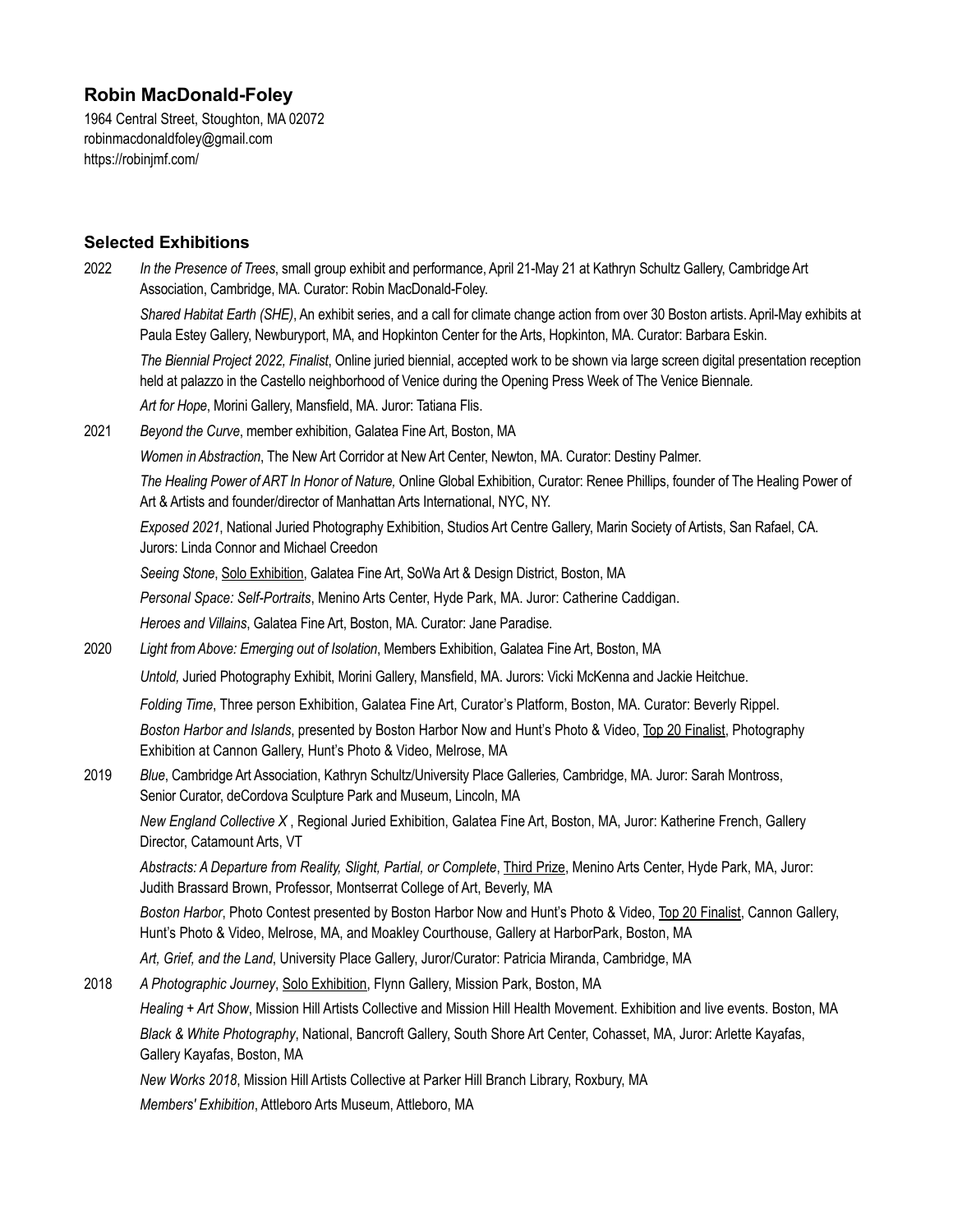2017 *The Blanche Ames National Art Exhibition 2017*, Ames Mansion, Borderland State Park, North Easton, MA, Juror: Theresa Ganz, Assistant Professor Visual Arts, Brown University, Providence, MA

 *Line*, National Exhibition, Attleboro Arts Museum, Attleboro, MA, Juror: Kelly Bennett, Artist Fellowships Program Officer/ Exhibitions Curator for the Massachusetts Cultural Council.

 *National Prize Show*, Cambridge Art Association, Kathryn Schultz Gallery/University Place, Cambridge, MA, Juror: Nick Capasso, Director Fitchburg Art Museum, Fitchburg, MA

*Scapes*, Cambridge Art Association Members Show, University Place Gallery, Cambridge, MA

- 2016 *The Photography Show*, Menino Arts Center, Hyde Park, MA, Juror: Erik Gehring. *15th National Prize Show*, Cambridge Art Association, Kathryn Schultz /University Place Galleries, Cambridge, MA, Juror: Paul C. Ha, Director, List Visual Arts Center at MIT, Boston, MA *FLUX: Picturing Change*, Online Exhibition, Cambridge Art Association, Cambridge, MA, Juror: Liz Devlin, Flux Boston.
- 2015 *Massachusetts Artists 2015 Biennial*, Showcase of Contemporary Art, The Brush Art Gallery, Lowell, MA. Juror: Joanna Fink, Director, Alpha Gallery, Boston, MA

 *Photography Now*, National, Cambridge Art Association, University Place Gallery, Cambridge, MA. Juror: Stephe Tourlentes. *Richard Cabe Salida Visual Artist Collection*, SteamPlant Center, Paquette Gallery, Salida, CO

- 2014 *Biennial Members Exhibition*, Fuller Craft Museum, Brockton, MA, Juror: Arthur Dion, Director, Gallery NAGA, Boston, MA *13th National Prize Show*, Cambridge Art Association, Kathryn Schultz/University Place Galleries, Cambridge, MA, Juror: James A. Welu, Director Emeritus, Worcester Art Museum, Worcester, MA
- 2013 *Art that Lifts our Spirits*, Award of Excellence, Manhattan Arts International, Online International Juried Exhibition, Renée Phillips, Director, New York, NY

 *The 11th Annual Blanche Ames National Art Exhibition*, Ames Mansion, Borderland State Park, North Easton, MA, Juror: David Preston Wells.

- 2012 *Taking Flight*, stone sculpture on display at The Book Haven, Salida, Co
- 2009 *Women Growing Wings*, Artists' Union Gallery, Ventura, CA, Jurors: Patti Post and Jill Sattler.
- 2007 *Black & White*, Artists' Union Gallery, Ventura, CA, Juror: Marjorie Moskowitz.
- 2006 *Art of the Book*, Artists' Union Gallery, Ventura, CA, Juror: Ines Monguio.
- 2004 *Expressions of Healing*, Solo Exhibition, Dana-Farber Cancer Institute, Boston, MA *Healing Legacies, Art Created by Women Facing Breast Cancer,* National Juried, Gallery on the Green, Shelburne, VT
- 2003 *ArtBike*, Green Street Gallery, Boston, MA
- 2002 *Transformations: Painting, Drawing, Sculpture*, Solo Exhibition, Thomas Crane Public Library, Quincy, MA *White, Black and Shades of Gray*, National, Bancroft Gallery, South Shore Art Center, Cohasset, MA, Juror: Diana Gaston.
- 2001 *Art for the Cure*, Art for the Cure 2001 Award, New Britain Museum of American Art, Presented by Susan G. Komen Breast Cancer Foundation Connecticut Affiliate, New Britain, CT, Juror: I.S. Levitz. *Light*, Kathryn Schultz Gallery, Cambridge Art, Cambridge, MA, Juror: Adam Weinberg, Director, Addison Gallery of American Art, Andover, MA

*Beauty*, Kathryn Schultz Gallery, Cambridge, MA, Juror: Elaine Scarry of Harvard University.

- 2000 *Visions Toward Wellness*, Sponsored by Society for the Arts in Healthcare / Troy Corporation, Atrium Gallery, Providence, RI *New England Open Photography and Sculpture Show*, Cambridge Art Association, Cambridge, MA, Jurors: Joseph Wheelwright and Stephen Jareckie. *Survival 2000*, Milton Art Museum, Milton, MA. Guest Curator: Beverly Rippel.
- 1999 *Fourth Annual International*, National Acrylic Painters Association, Covington, LA, Juror: Judi Betts. *The Great Floridian Sport Art*, National Juried Exhibition, Hope Barton Fine Arts, Clermont, FL *Women As Artists*, Fuller Museum of Art, Brockton, MA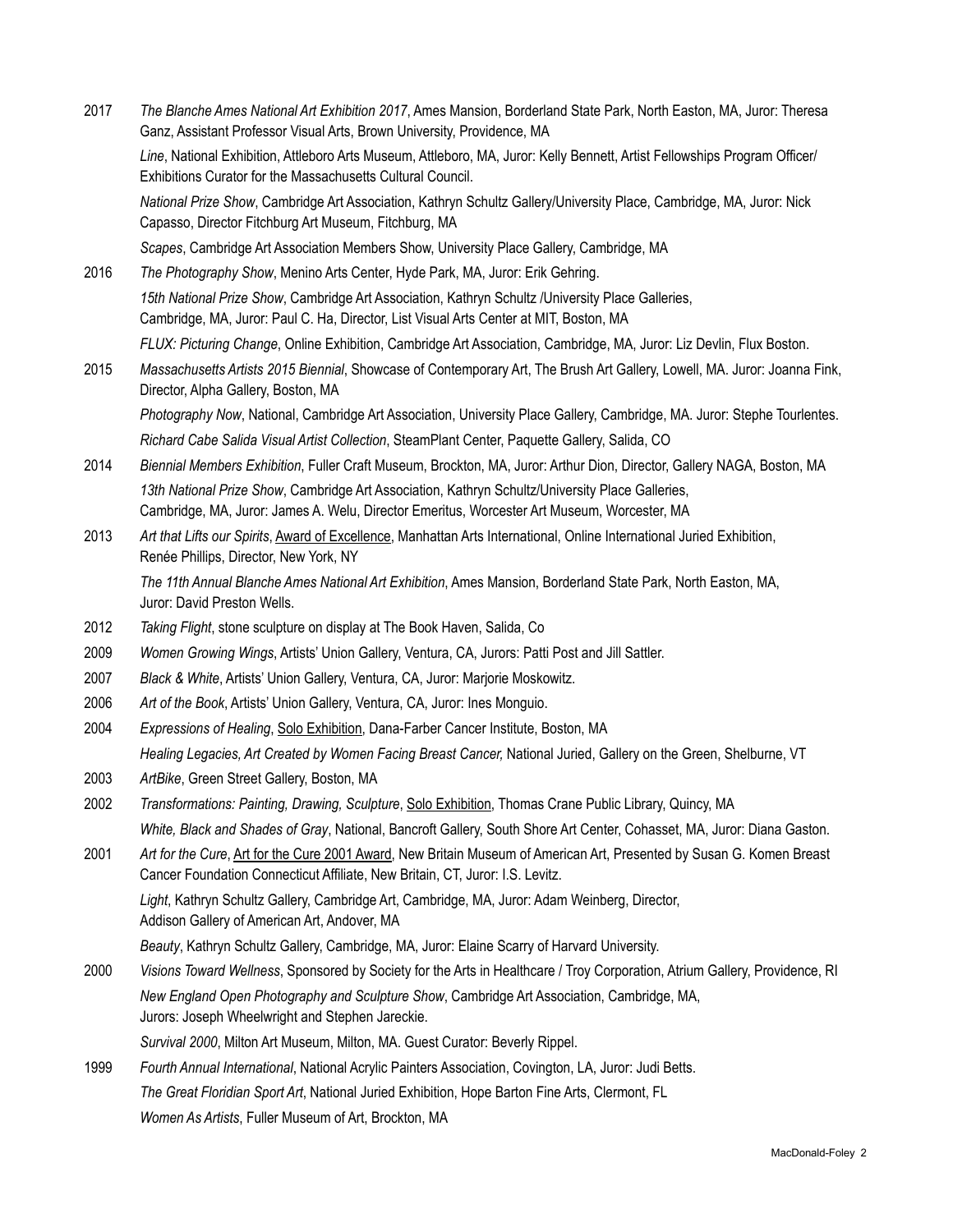- 1998 *The Works of Easton's Artists*, J. Inman Gallery, Easton, MA. Curator: Robin MacDonald-Foley. *The Great Floridian Sport Art*, National Juried Exhibition, Hope Barton Fine Arts, Clermont, FL
- 1997 *Visions Toward Wellness*, Dryden Gallery, Providence, RI, Curator: Virginia Lynch. *Second Annual International*, National Acrylic Painters Association, Tacoma, WA, Juror: M. Stephen Doherty. *4th Floor Artists*, Cape Cod Community College, Higgins Gallery, Barnstable, MA, Curator: Sara Ringler. *Landscapes, Here and There*, 4 person, The Gallery at Skipjacks, Boston, MA
- 1996 *Recent Works*, Solo Exhibition, Rotunda Gallery, Rockland Memorial Library, Rockland, MA *Common Place, Various Visions*, Fuller Museum of Art, Brockton, MA *4th Floor Artists*, Newton Free Library, Newton, MA
- 1995 *Mirror, Mirror*, National, Bancroft Gallery, South Shore Art Center, Cohasset, MA *Various Visions*, Plymouth Guild Gallery, Plymouth, MA Award of Excellence, Festival of the Arts, South Shore Art Center, Cohasset, MA *Winter Traveling Exhibition*, The Artists' Circle of The Fuller Museum of Art, Brockton, MA *Members* Show, First Prize, Stoughton Art Association, Stoughton Public Library, Stoughton, MA
- 1994 *Cycling as Art*, Solo Exhibition, Stonehill College, North Easton, MA *Among Friends*, Invitational, Bromfield Gallery, Boston, MA

# **Grants / Residency Awards**

- 2019 Boston Harbor Islands Artist in Residence, Public Project, Boston, MA
- 2016 Artist Grant Workshop: Mission Hill / Fenway Neighborhood Trust, Mission Hill, MA
- 2015 Artist Grant Workshop: Mission Hill / Fenway Neighborhood Trust, Mission Hill, MA
- 2012 Colorado Art Ranch at Terraphilia, Artist in Residence: Stone Carving, Salida, CO

### **Commissions / Collections**

Mural Commission, large-scale painting (7x15 ft.), acrylic on panel, The Bicycle Link, Weymouth, MA Salida Council for the Arts, Salida, CO, and private collections nationally

### **Bibliography / Press**

Artscope Magazine, May/June 2020 issue, Art in the Time of COVID-19, self-portrait photograph included in cover feature. Boston Harbor [Re]creation: 2019. Artist in Residence Press Release. [www.bostonharbornow.org/recreation](http://www.bostonharbornow.org/recreation?fbclid=IwAR3P0nJcJVP-M5Ml-F7AD35BwAVskdgSBWjtc1kgRi0Me5ygmC3ZlVgAns8) Waterfront Wednesdays on Assignment - Arts on Spectacle Island 2019. [BostonHarborNowVideoInterviews](https://www.facebook.com/bostonharborassociation/videos/681256115708404/) The Bay State Banner, July 24, 2019, Celina Colby, Artists interpret Harbor Islands history [Interviews](https://www.baystatebanner.com/2019/07/24/artists-interpret-harbor-islands-history/?fbclid=IwAR2QGUS7WhTXAW8YSvRjSmB_3H_i6ZBqiwRDnpwZiGDGM-fOSnN1x0UaQcc) Boston Voyager, September 3, 2018,<http://bostonvoyager.com/interview/life-work-robin-macdonald-foley/> Colorado Art Ranch, The Nomad News, Issue 8, October 2012, Terraphilia Residency. Molly Hurford, Mud, Snow, And Cyclocross, How 'Cross Took Over US Cycling, Deeds Publishing, 2012, Photos, p. 27-38. Artist at Pearson Publishing/Simon & Schuster Publishing, Educational Book Covers 1999-2008, selections include: Fairleigh Dickinson University, College at Florham, Carole Wade, Carol Tavris, Psychology. University of Northern Colorado, María González-Aguilar, Marta Rosso-O'Laughlin, Atando Cabos, Cursos Intermedio De Español. Cosumnes River College, Paul Zisk, James M. Henslin, Sociology, A Down-to-Earth Approach. Robert Morris College, Created Equal, A Social and Political History of the United States. Life University, Sciences Division, Michael S. Rappaport, D.C., Communicating Health through the Language of Chiropractic.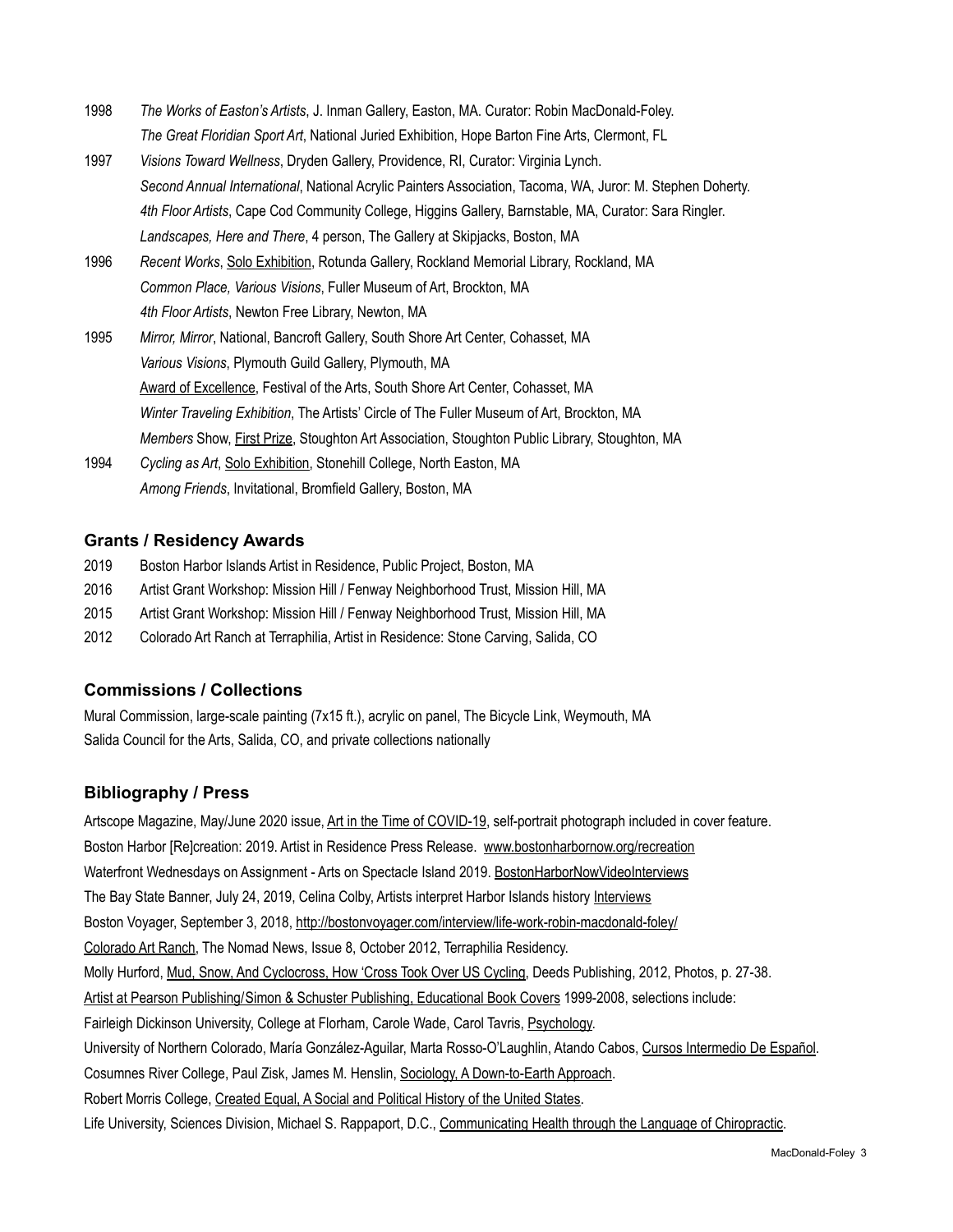Hesser College, Accounting 2000, The Basics for the New Millenium, and Stephen A. Wallace, Kinesiology on the Move, An Introduction to the Science of Human Movement.

Ocean County College, Sixth Edition, Department of Heath and Physical Education, Student Resource Manual on Health and Physical Education.

Truckee Meadows Community College, A Survivor's Guide to the Writing Process.

Inside the Institute, Dana-Farber Cancer Institute, Vol. 9, #14, 2004, Alecia Daigle, Volunteer explores the therapeutic nature of art.

The Quincy Sun, 2002, Art Exhibit at Crane Features Works of Robin MacDonald-Foley.

arts MEDIA, 2002, John Judge/Review, White, Black, and Shades of Gray.

The Patriot Ledger, 2002, Jon Lehmanr/Review, Black, White and a Little Gray.

Art for the Cure, 2001, New Britain Museum of American Art, featured catalog cover/art/text.

Barbara Ganim, Art and healing: Using Expressive Art to Heal Your Body, Mind, and Spirit, Three Rivers Press, 1999 p. 121, art / text.

Dirt Rag Magazine, cover issue #58, inside art, issue #61, 1997, inside art, issue #67, 1998.

Art New England, Alicia Faxon/Review, 1997, Visions Toward Wellness and The Healing heART.

Easton Journal/Townfolk, 1995, Four Easton artists show work in Cohasset.

Ride Magazine, 1994, MacDonald-Foley's Paintings Portray the Artistry of Cycling.

Stoughton Chronicle, 1994, Stonehill presents Cycling As Art exhibit.

### **Education**

BFA, Fine Arts, Honors, The Art Institute of Boston at Lesley University, Boston, MA Diploma, Painting, High Honors, Scholarship Award: Sculpture, Art Institute of Boston, Boston, MA Sculptors Workshop, Apprenticeship with Carlos Dorrien and William Wainwright, Sommerville, MA Postgraduate Diploma, Commercial Art, Quincy Vocational Technical School, Quincy, MA

### **Affiliations**

Galatea Fine Art, Artist/Board Member, 2020-present Cambridge Art Association, Artist Member, 2000-present Lithuanian Folk Art Institute, Member 2021-present Ventura Artists' Union, Artist Member, CA, 2006-2010/20221-present Mission Hill Artists Collective, Artist Member, 2014-present 4th Floor Artists, Inc., Studio Artist Member, Rockland, MA, 1995-2004 International Acrylic Painters Association, Signature Member. 1996-2000 Healing Arts Organizations, Society for the Arts in Healthcare, Healing Legacies, Inc., Breast Cancer Action Group. 1996-2004

### **Experience**

- 2013 Art Specialist: Roxbury Tenants of Harvard (RTH), teaching adult, youth, and family arts. Curator of student exhibitions: Flynn Gallery, Mission Park, Boston, MA. 2014-present.
- 2019 Public Project: "Quilting the Islands Together", Boston Harbor Islands Residency.
- 2018 Presenter: "Stone and the stimulus of sight and touch", Healing + Art Show, Boston, MA
- 2016 Workshop/Exhibition: "Interpreting Community Through Collage", Parker Hill Library, Roxbury, MA
- 2015 Workshop: "The Art of Bead Making with Paper", Parker Hill Branch Library, Roxbury, MA
- 2015 Speaker: "Art for All", Roxbury Tenants of Harvard, Mission Park, Boston, MA